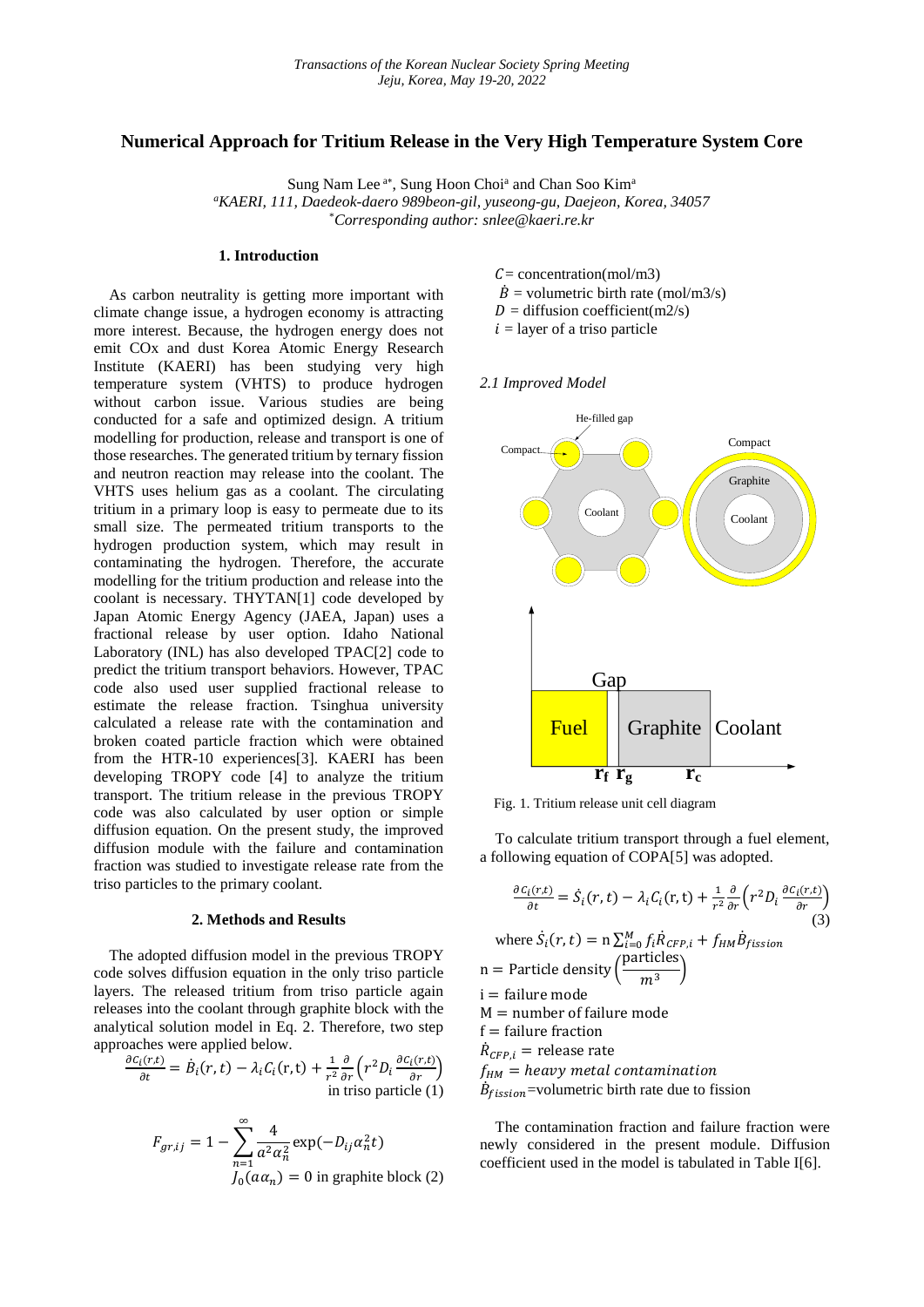| Layer         | $D_0[m^2/\text{sec}]$ | Q[J/mol] |
|---------------|-----------------------|----------|
| Kernel        | $1.E-6$               | 0.0      |
| <b>Buffer</b> | $1.E-6$               | 0.0      |
| IPVC          | $1.E-6$               | 0.0      |
| SiC           | $4.7E-15$             | 76500.0  |
|               | 1.E-6                 | 0.0      |

Table I: Tritium diffusion coefficient(D =  $D_0 \exp(-\frac{Q}{RT})$  $\frac{Q}{RT}$ )

### *2.2 Domain and Boundary Condition*

Figure 2 shows the KAERI VHTS core layout. The active fuel blocks consist of 9 block layers in axial. A power of VHTS is 350MWth. The inlet and outlet coolant temperatures were designed as 490 and 950 ℃, respectively.



Fig. 2. KAERI VHTS layout

The computational domains were divided in 9 sections in Table II. The coolant temperature was obtained by GAMMA+ calculation.

| Axially       | Radially | Coolant Temp[°C] |
|---------------|----------|------------------|
| Top           | Inner    | 536.5            |
|               | Middle   | 548.8            |
|               | Outer    | 526.7            |
| Middle        | Inner    | 904.6            |
|               | Middle   | 814.0            |
|               | Outer    | 698.9            |
| <b>Bottom</b> | Inner    | 1143.5           |
|               | Middle   | 1019.6           |
|               | Outer    | 909.6            |

Table II: VHTS section

The average fission rate per kernel volume was obtained by the McCARD calculation

# *2.3 Tritium Fractional Release*

Figure 3 represents a release fraction of intact fuel element from triso particle to coolant through fuel element and moderator. At the top of the core, the release fraction is almost zero due to low coolant temperature. The meaningful results come from the bottom core where the fuel temperature is high.



Fig. 3. Release Fraction of intact particle

The contamination effect was calculated in Table III. The contamination fraction was extruded from the data from HTR-10 study[3] of ~8.E-4. The normal contamination fraction did not show large effect on the fractional release.

Table III: Contamination effect

| Contamination fraction | <b>Release Fraction</b> |
|------------------------|-------------------------|
|                        | 6.677e-2                |
| 1.e-4                  | $6.69e-2$               |
| 1.e-3                  | $6.81e-2$               |

Figure 4 shows the particle coating layer failure effect during operation by thermal stress in the bottom region. The failure fraction calculated by COPA was applied in Fig. 4. The inner bottom region where the fuel temperature is maximum showed the dramatic increase in the release fraction due to the particle failure. Therefore, the flatted temperature control during normal operation is necessary.